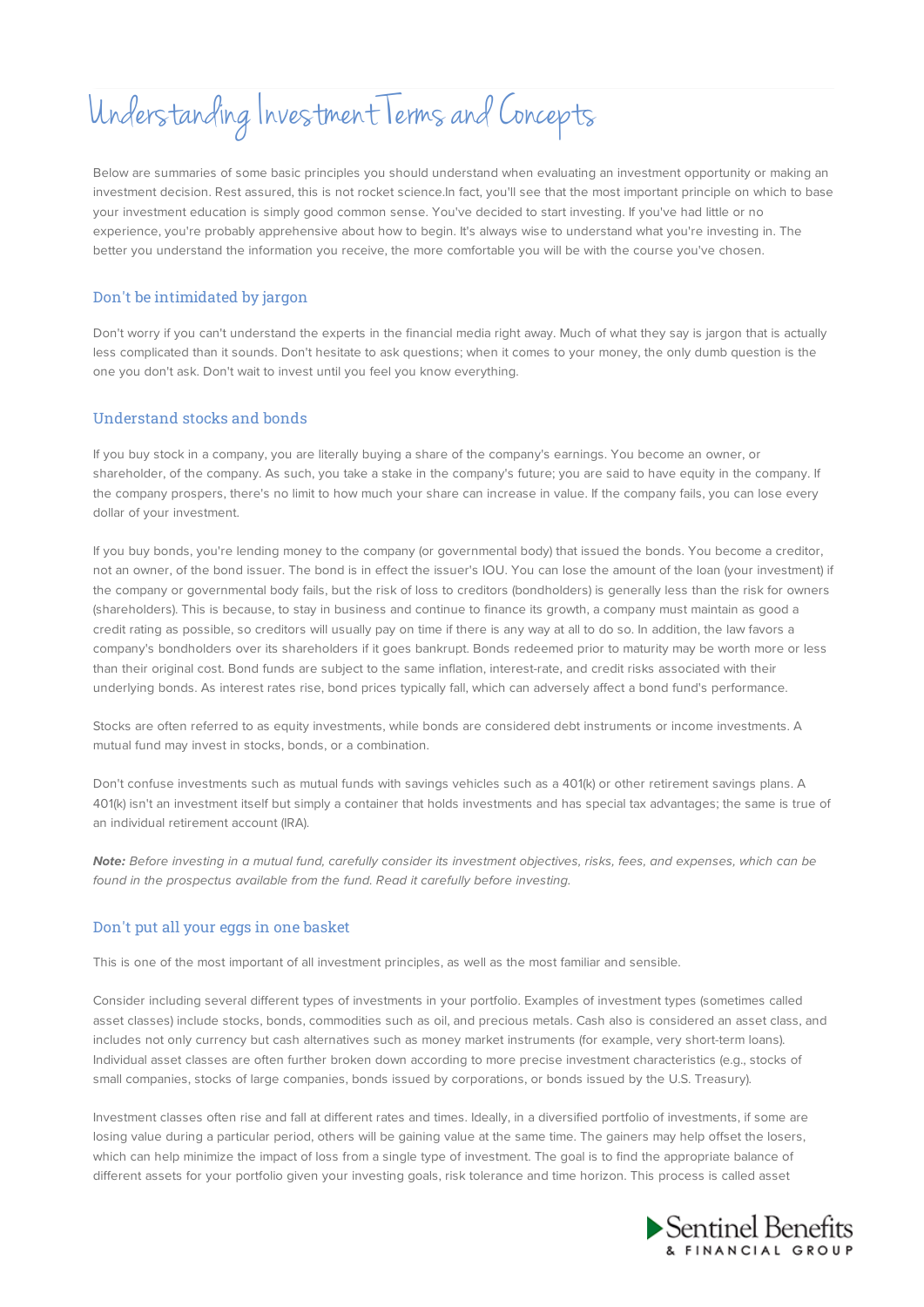#### allocation.

Within each class you choose, consider diversifying further among several individual investment options within that class. For example, if you've decided to invest in the drug industry, investing in several companies rather than just one can reduce the impact your portfolio might suffer from problems with any single company. A mutual fund offers automatic diversification among many individual investments, and sometimes even among multiple asset classes. Diversification and asset allocation alone can't guarantee a profit or ensure against the possibility of loss, but they can help you manage the types and level of risk you take.

### Recognize the trade off between an investment's risk and return

For present purposes, we define risk as the possibility that you might lose money, or that your investments will produce lower returns than expected. Return, of course, is your reward for making the investment. Return can be measured by an increase in the value of your initial investment principal, by cash payments directly to you during the life of the investment, or by a combination of the two.

There is a direct relationship between investment risk and return. The lowest-risk investments --for example, U.S. Treasury bills- typically offer the lowest return at any given time The highest-risk investments will generally offer the chance for the highest returns (e.g., stock in an Internet start-up company that may go from \$12 per share to \$150, then down to \$3). A higher return is your potential reward for taking greater risk.

Remember that there can be no guarantee that any investment strategy will be successful and that all investing involves risk, including the possible loss of principal. Between the two extremes, every investor searches to find a level of risk--and corresponding expected return--that he or she feels comfortable with. When someone proposes an investment with a high return and suggests that it's risk-free, remember the old adage that "If something sounds too good to be true, it probably is."

## Understand the difference between investing for growth and investing for income

As you seek to increase your net worth, you face an immediate choice: Do you want growth in the value of your original investment over time, or is your goal to produce predictable, spendable current income--or a little of both?

Consistent with this investor choice, investments are frequently classified or marketed as either growth or income oriented. Bonds, for example, generally provide regular interest payments, but the value of your original investment will typically change less than an investment in, for example, a new software company, which will typically produce no immediate income. New companies generally reinvest any income in the business to make it grow. However, if a company is successful, the value of your stake in the company should likewise grow over time; this is known as capital appreciation.

There is no right or wrong answer to the "growth or income" question. Your decision should depend on your individual circumstances and needs (for example, your need, if any, for income today, or your need to accumulate retirement savings that you don't plan to tap for 15 years). Also, each type may have its own role to play in your portfolio, for different reasons.

Your decision about how much money to put into each type of investment is called your asset allocation, and it's one of the most important factors in determining your overall return on your money over time.

## Understand the power of compounding on your investment returns

Compounding occurs when you "let your money ride". When you reinvest your investment returns, you begin to earn a "return on the returns".

A simple example of compounding occurs when interest earned in one period becomes part of the investment itself during the next period, and earns interest in subsequent periods. In the early years of an investment, the benefit of compounding on overall return is not exciting. As the years go by, however, a "rolling snowball" effect kicks in, and compounding's long-term boost to the value of your investment becomes dramatic.

Financial planning and investment advice are offered through Sentinel Pension Advisors, Inc. (SPA), an SEC registered